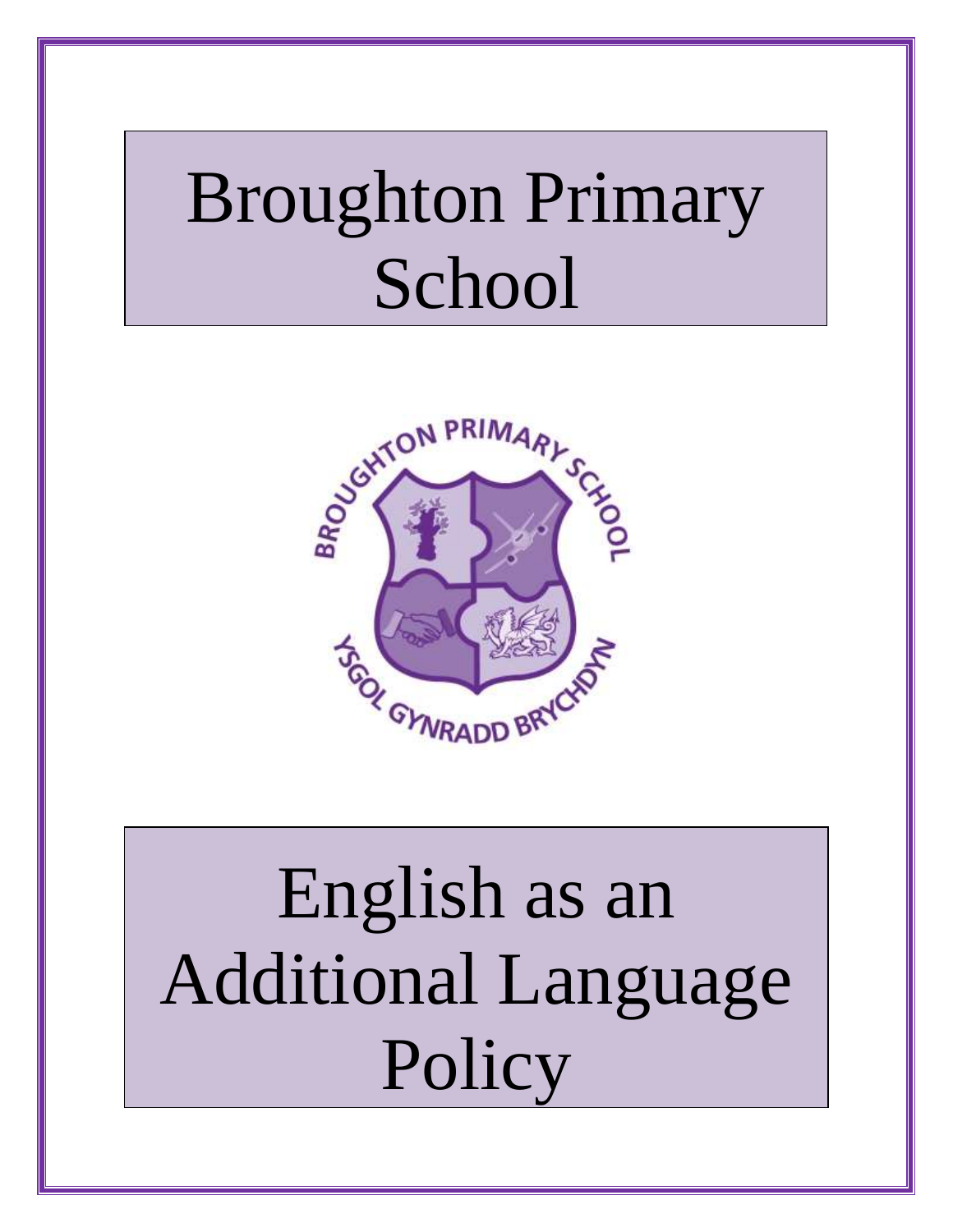# **English as an Additional Language (EAL)**

We provide an education for everyone, which acknowledges and is enriched by the diversity of ethnicity, culture and faith of our pupils. We believe that the curriculum must reflect this diversity and that successful education is achieved by sharing the experiences and cultural backgrounds of all children.

We provide equality of access to the curriculum for all our pupils, including those for whom English is an Additional Language. This is achieved by a whole school approach and by the direct language support from an EAL support teacher.

We believe we have created a learning environment that allows all children to experience, understand and celebrate diversity. A learning environment that includes a varied range of teaching and learning strategies, multicultural and multilingual resources, displays and whole school celebrations that embrace a wide range of world cultural events.

# **Aims**

- To identify and provide for the language and learning needs of individual pupils.
- To enable pupils to gain full access to the Curriculum.
- To develop strategies to allow pupils to achieve their full potential.
- To raise achievement of all EAL pupils.
- To support learning at home by working in partnership with parents.
- To create a school environment that reflects and celebrates the multi-lingual nature of the pupils.
- To work with other schools to share good practice in order to improve this policy.

**Responsibility for the Policy and Procedure**

#### **Role of the Governing Body**

The Governing Body has:

- delegated powers and responsibilities to the Headteacher to ensure all school personnel and stakeholders are aware of and comply with this policy;
- responsibility for ensuring that the school complies with all equalities legislation;
- **F** responsibility for ensuring funding is in place to support this policy;
- responsibility for ensuring this policy and all policies are maintained and updated regularly;
- responsibility for ensuring all policies are made available to parents;
- responsibility for the effective implementation, monitoring and evaluation of this policy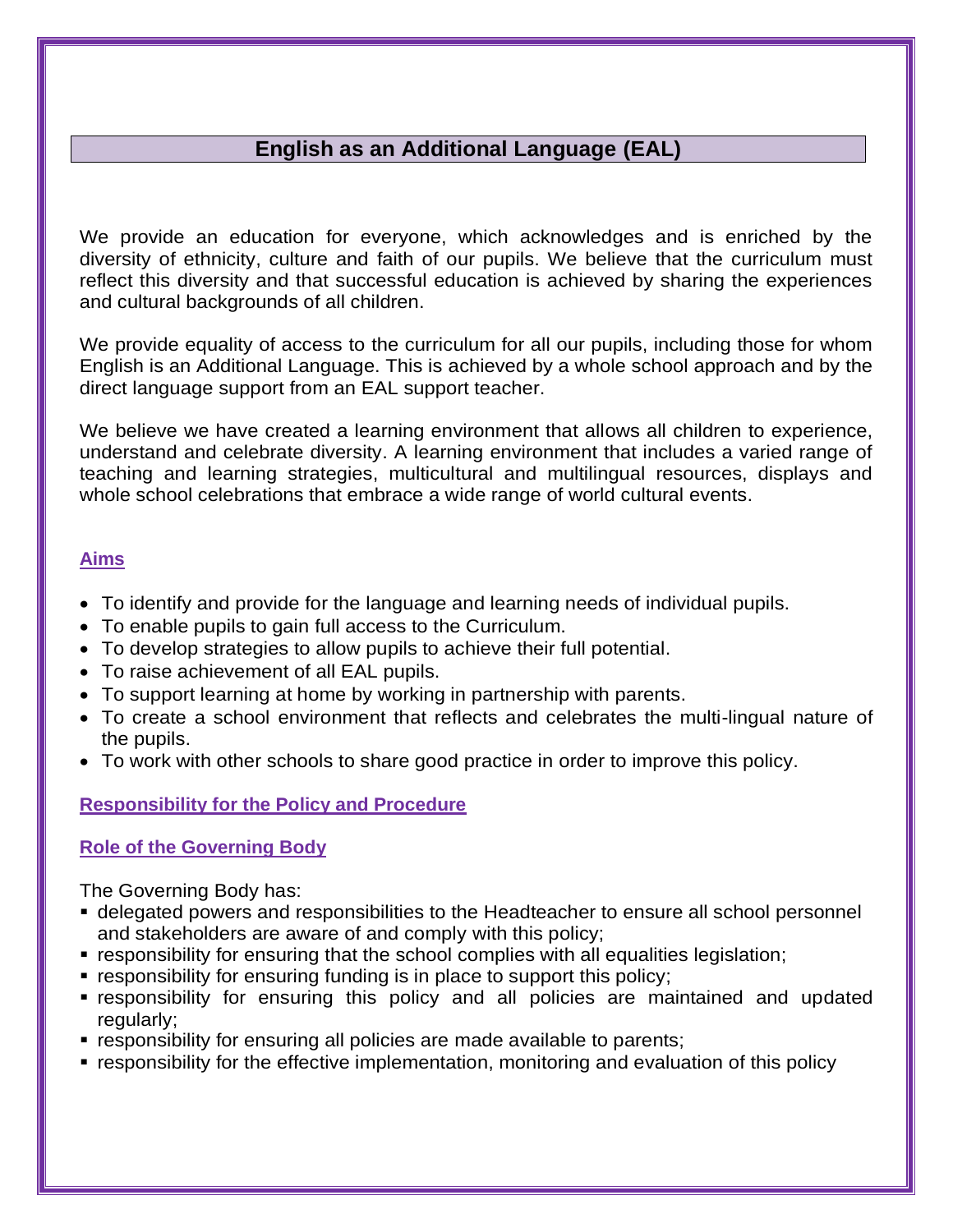#### **Role of the Headteacher**

The Headteacher will:

- ensure all school personnel, pupils and parents are aware of and comply with this policy;
- **work closely with the coordinator;**
- **provide leadership and vision in respect of equality;**
- **provide guidance, support and training to all staff;**
- **nonitor the effectiveness of this policy;**
- annually report to the Governing Body on the success and development of this policy

# **Role of the ALNco**

#### The ALNco will:

- **EXT** Liaise with staff and outside agencies regarding, assessment and teaching strategies.
- Liaise with County EAL advisory team to support staff in the teaching and integration of EAL pupils;
- **EXT** ensure that all EAL data is collated when required;
- **numitor the provision of EAL;**
- will annually report to the GB on the success of EAL;
- **implement the school's equalities policy and schemes;**
- **Periorm** report and deal with all incidents of discrimination;
- **E** attend appropriate training sessions on equality;
- report any concerns they have on any aspect of the school community

# **Role of Class Teachers**

Class teachers will:

- develop strategies to support the development of English as identified;
- work closely with the county EAL advisory team and ALNco;
- **number 1** monitor the effectiveness of the teaching strategies and progress;
- **number 1** monitor the effectiveness with the ALNco of any IEP;
- **assist in the collection of EAL data;**
- **implement the school's equalities policy and schemes;**
- **Perior 1** report and deal with all incidents of discrimination;
- **EXTEND Appropriate training sessions on equality;**
- **•** report any concerns they have on any aspect of the school community

# **Role of Pupils**

Pupils will: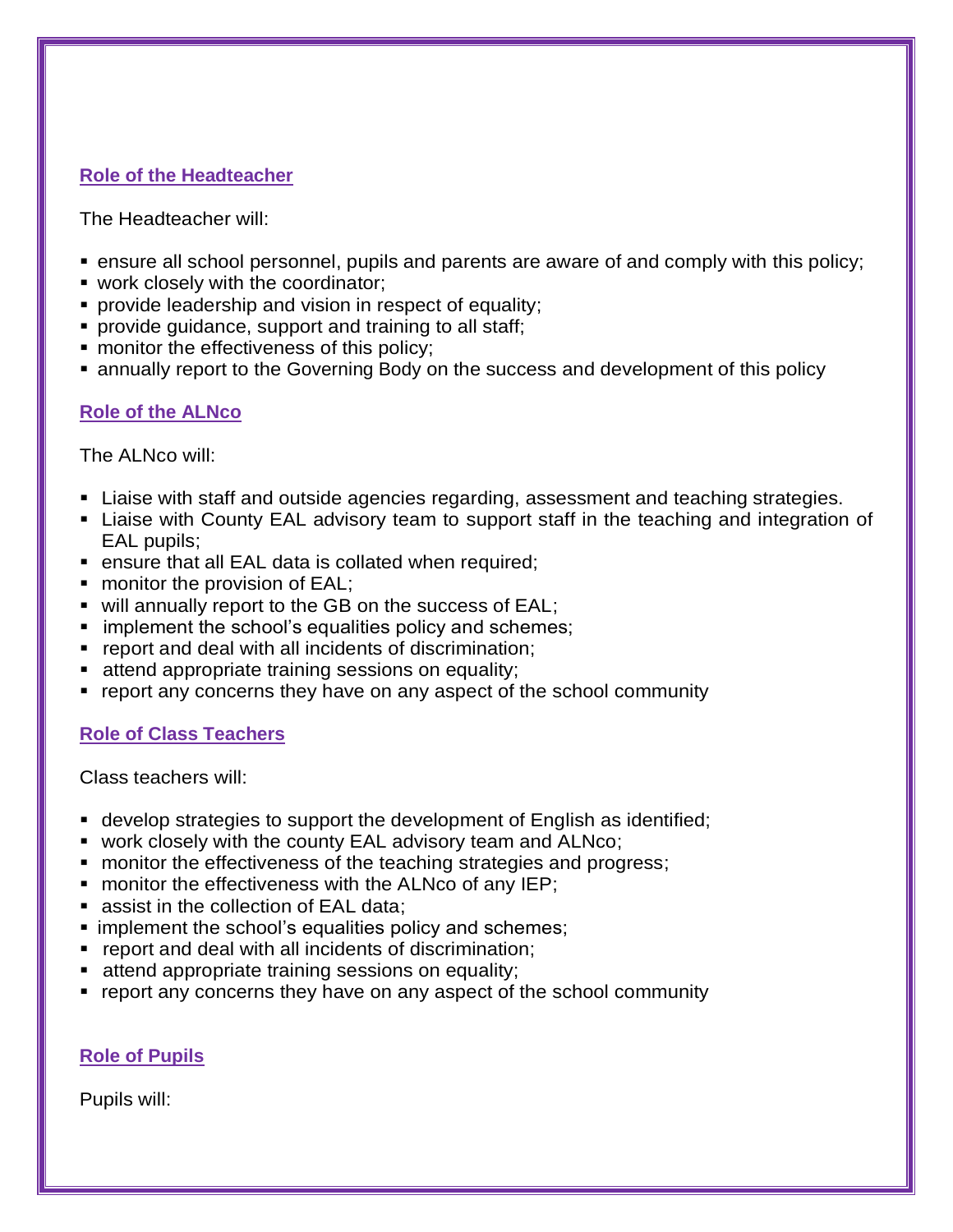- **be aware of and comply with this policy**
- **be polite and well behaved at all times;**
- **show consideration to others;**
- talk to others without shouting and will use language which is neither abusive nor offensive;
- **I** listen carefully to all instructions given by the teacher;
- **ask for further help if they do not understand;**
- **treat others, their work and equipment with respect;**
- take part in questionnaires and surveys

#### **Integration of EAL Pupils**

The school will provide:

- a welcoming and supportive environment;
- a school mentor;
- **if possible, a pupil friend who speaks the same mother language;**
- **Example 1** information to all staff on the linguistic needs of EAL pupils

#### **Home-School Links**

The ALNco and classteacher will:

- work closely with families to make them feel confident in approaching school to find out about their child's education;
- **provide any necessary information for parents;**
- **F** if necessary, organise the translation of all school communications

#### **Raising Awareness of this Policy**

We will raise awareness of this policy via:

- the School Prospectus
- the school website
- the Staff Handbook
- meetings with parents such as introductory, transition, parent-teacher consultations and periodic curriculum workshops
- school events
- **nemaller** meetings with school personnel
- communications with home such as termly newsletters
- reports such annual report to parents and Headteacher reports to the Governing Body
- **information displays in the main school entrance**

#### **Training**

We ensure all school personnel have equal chances of training, career development and promotion.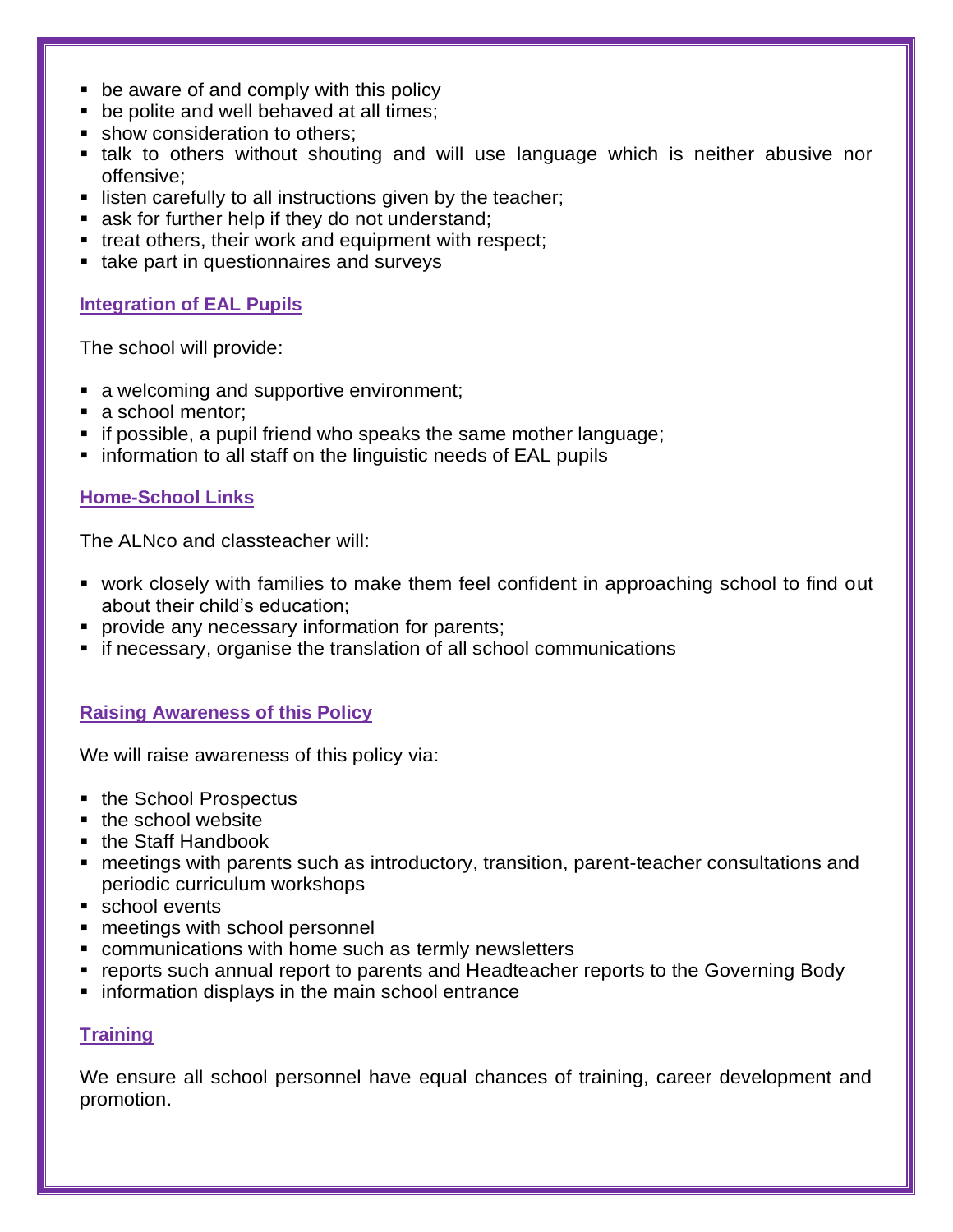Periodic training will be organised for all school personnel so that they are kept up to date with new information and guide lines concerning equal opportunities.

# **Monitoring the Effectiveness of the Policy**

The practical application of this policy will be reviewed annually or when the need arises by the coordinator, the Headteacher and the Governing Body.

# **Linked Policies**

| Additional learning needs and Inclusion | • Equality Policy |
|-----------------------------------------|-------------------|
| Teaching and Learning                   |                   |